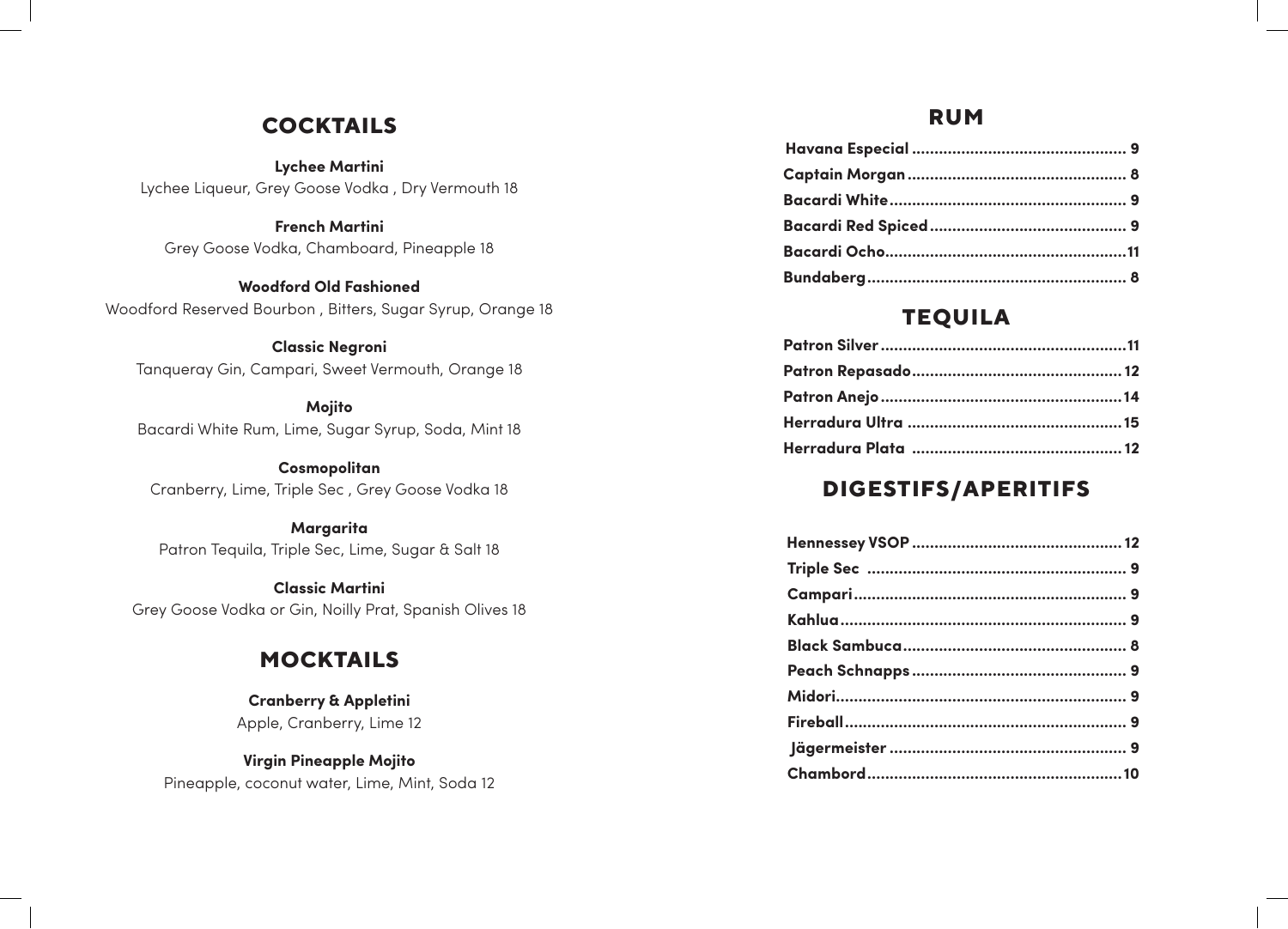## **SPARKLING**

| NV Champagne Taittinger Cuvee Prestige Champagne, France99 |  |
|------------------------------------------------------------|--|
| Louis Roederer Rose Champagne Champagne, France 199        |  |

#### **WHITE**

| Tar & Roses, Pinot Grigio Strathbogie Ranges, VIC, Australia14/55   |
|---------------------------------------------------------------------|
| Breganze Savardo Pinot Grigio Veneto, Italy15/62                    |
| Thorn-Clarke Sandpiper Riesling Eden Valley, SA, Australia,13/50    |
| Grosset Alea Organic Riesling 2020 Clare Valley, SA, Australia80    |
| Heads and Tales Sauvignon Blanc 2020 Adelaide Hills, Australia11/48 |
| Motley Cru, Sauvignon Blanc Central Victoria, Australia12/50        |
| Jean Dauvissat Pere & Fils Chablis 2018 Chablis, France18/90        |
| Credaro Five Tales, Chardonnay Hilltops, NSW Australia 13/50        |
| Giant Steps Sexton Vineyard Chardonnay 2019 Yarra Valley, Aust95    |
| Grosset Organic Chardonnay Piccadilly Hill, NSW, Australia20/119    |
| Borgo Maragliano La Calaria Moscato 2020 Piedmont, Italy14/55       |

# **ROSÉ**

| Heads and Tales 2020 Adelaide Hills, SA, Australia 14/58 |  |
|----------------------------------------------------------|--|

#### **RED**

| Heads and Tales Shiraz 2020 Adelaide Hills, SA, Australia 10/48    |
|--------------------------------------------------------------------|
| Thorn-Clarke Sandpiper Shiraz Barossa, SA, Australia 13/55         |
| Black Chook Shiraz Mclaren Vale, SA, Australia 13/55               |
| Mount Horrocks Organic Shiraz 2017 Clare Valley, SA, Australia90   |
|                                                                    |
| Credaro Five Tales Cab Merlot Margaret River, WA, Australia  12/52 |
| Thorn-Clarke Sandpiper Cab Sauvignon Barossa, SA, Aust14/60        |
| Hickinbotham Clarendon Trueman Cab Sauv McLaren Vale, SA129        |
| <b>Storm Bay Pinot Nior</b> Coal River, Tasmania, Australia13/60   |
|                                                                    |
| Craggy Range Martinborough 2018 Pinot Noir Martinborough, NZ80     |
|                                                                    |
| Giovanni Rosso Langhe Doc Nebbiolo 2017 Langhe, Piedmont, Italy95  |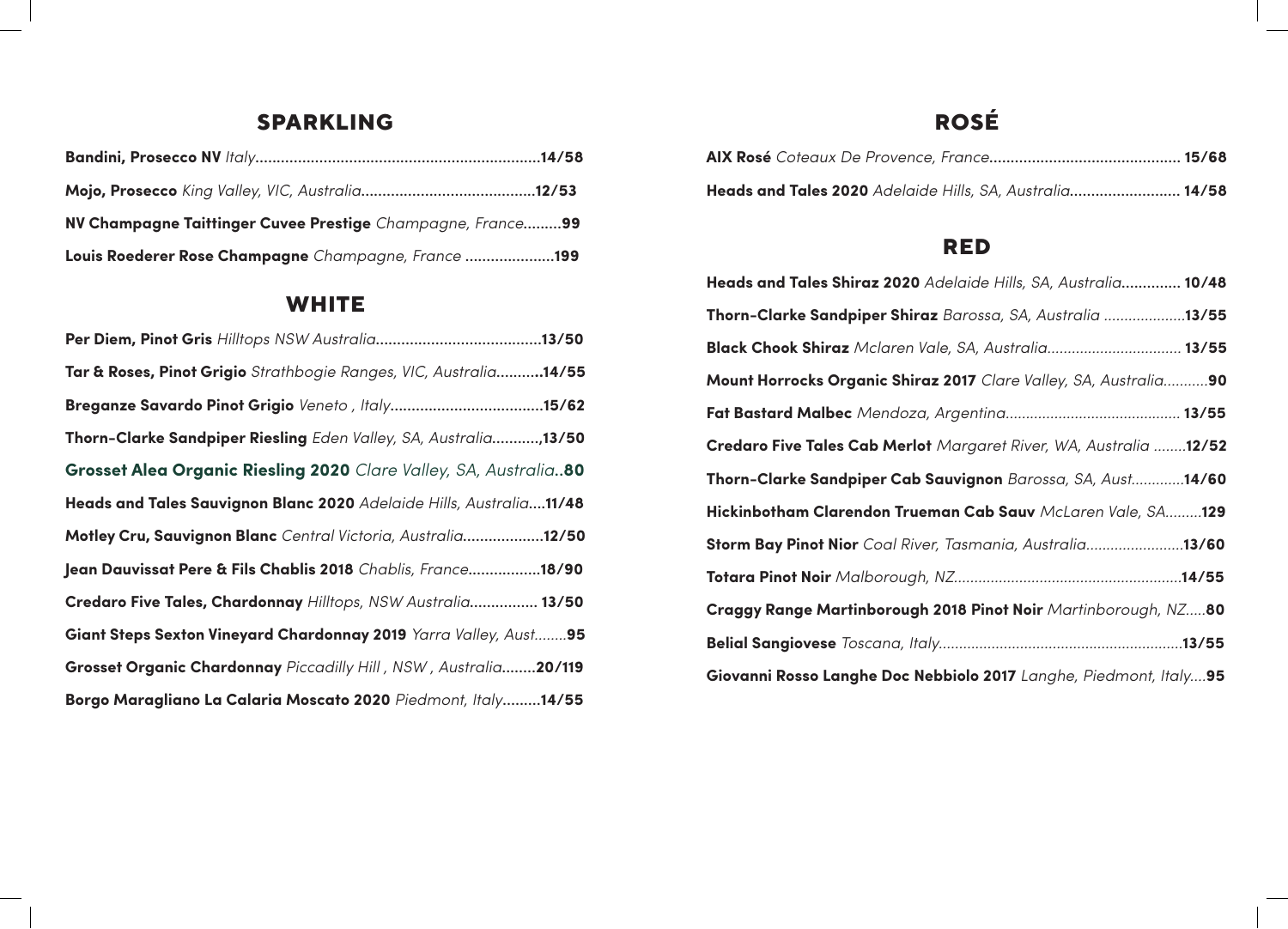#### **WHISKY**

| Oban 14 Year Old Single Malt 20         |  |
|-----------------------------------------|--|
| Glenfiddich 12 Year Old Single Malt12.5 |  |
|                                         |  |
|                                         |  |
|                                         |  |
|                                         |  |
| Chivas Regal 12 Year Old Blend11        |  |
| Chivas Regal 18 year Old Blend18        |  |
|                                         |  |

#### **BOURBON**

#### **GIN**

#### **VODKA**

#### **BEER & CIDER**

#### **On Tap**

**Balter, XPA** 10/12 **Lord Nelson Three Sheets PA** 10/12 **Back Row West Lager** 8/10 **Stella Artois** 10/12

#### **Bottled**

**Stone & Wood Pacific Ale** 9

**Asahi Super Dry** 8

- **Peroni Nastro Lager** 8
- **Coopers Premium Light** 8
- **Somersby Apple Cider** 8

#### **SPRITZERS**

**Pink Gin Bowl**  Pink Gin, Strawberries, Prosecco, Lemon, Mint 15

**Aperol Spritz**  Aperol, Soda, Prosecco, Olives, Orange 14

**Lychee Spritz**  Lychee Liqueur, Grey Goose Vodka, Soda, Lychees, Mint 15

**Elderflower Spritz** Hendricks Gin, Elderflower Liqueur, Prosecco, Cucumber 15